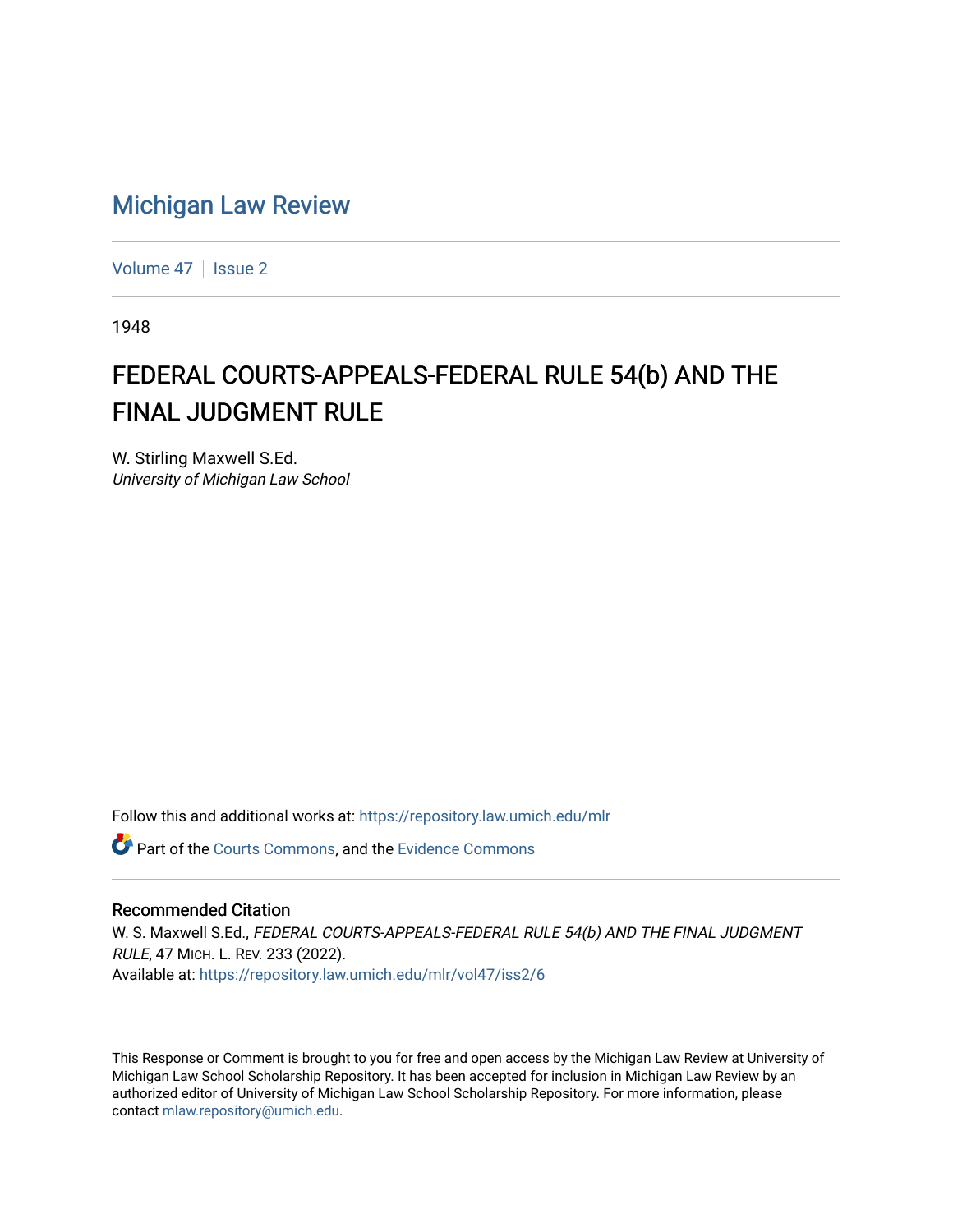#### **COMMENTS**

FEDERAL COURTS-APPEALS-FEDERAL RULE 54(b) AND THE FINAL JUDGMENT RuLE-

## *A.\_T he Final Judgment Rule*

The Judicial Code provides that "the circuit courts of appeal shall have appellate jurisdiction to review by appeal final decisions . . . in the district courts, in all cases save where a direct review may be had to the Supreme Court...."<sup>1</sup> But what is a final (that is, appealable) decision? The final judgment rule, originated by the English common law courts<sup>2</sup> and embodied in the Federal Judiciary Act of 1789,<sup>3</sup> was stated by Justice Brandeis in *Collins v. Miller*<sup>4</sup> to require "that the judgment *to* be appealable should be final not only as to all the parties, but as to the whole subject matter and as *to* all the causes of action  $involved$ <sup>335</sup>

Application of this rule *to* every case has not been satisfactory, or so it would seem from the number of exceptions that have been made. There are express statutory exceptions when the district court makes certain interlocutory orders or decrees concerning an injunction,° a receivership,<sup>7</sup> or matters of admiralty.<sup>8</sup> There are also judicial exceptions *to* the rule, such as those mentioned by Judge Frank in *Clark v. Taylor* <sup>9</sup> :  $''(1)$  An order dismissing a claim of a creditor in a receivership, although the claims of the other creditors remained undetermined.  $(a)$  An order that one party to an interpleader has no right against another, with the rights of other parties still undecided.  $(3)$  An order denying title of

1 Judicial Code,§ 128 a, 28 U.S.C.A. (Supp. 1947) § 225 (a).

<sup>2</sup> Crick, "The Final Judgment as a Basis for Appeal," 41 YALE L.J. 539 (1932).

 $3$  I Stat. L. 85 ("final judgments and decrees").

<sup>4</sup>252 U.S. 364, 40 S.Ct. 347 (1920). 5 Id. at 370.

<sup>6</sup> "Where, upon a hearing in a district court, or by a judge thereof, in vacation, an injunction is granted, continued, modified, refused, or dissolved by an interlocutory order or decree, or an application *to* dissolve or modify an injunction is refused, or an interlocutory order or decree is made appointing a receiver, or refusing an order to wind up a pending receivership or to take the appropriate steps to accomplish the purposes thereof, such as directing a sale or other disposal of property held thereunder, an appeal may be taken from such interlocutory order or decree to the circuit court of appeals.  $\ldots$ The appeal . . . must be applied for within thirty days from the entry of such order or decree . . . ." Judicial Code, § 129, 28 U.S.C. (1946) § 227.<br>7 Ibid.

<sup>8</sup> "In all cases where an appeal from a final decree in admiralty to the circuit court of appeals is allowed an appeal may also be taken to said court from an interlocutory decree in admiralty determining the rights and liabilities of the parties ...• *Provided,* That the same is taken within fifteen days after the entry of the decree...." Judicial Code, § 129, 28 U.S.C.A. (Supp. 1947) § 227.

 $(C.C.A. 2d, 1947) 163 F. (2d) 940.$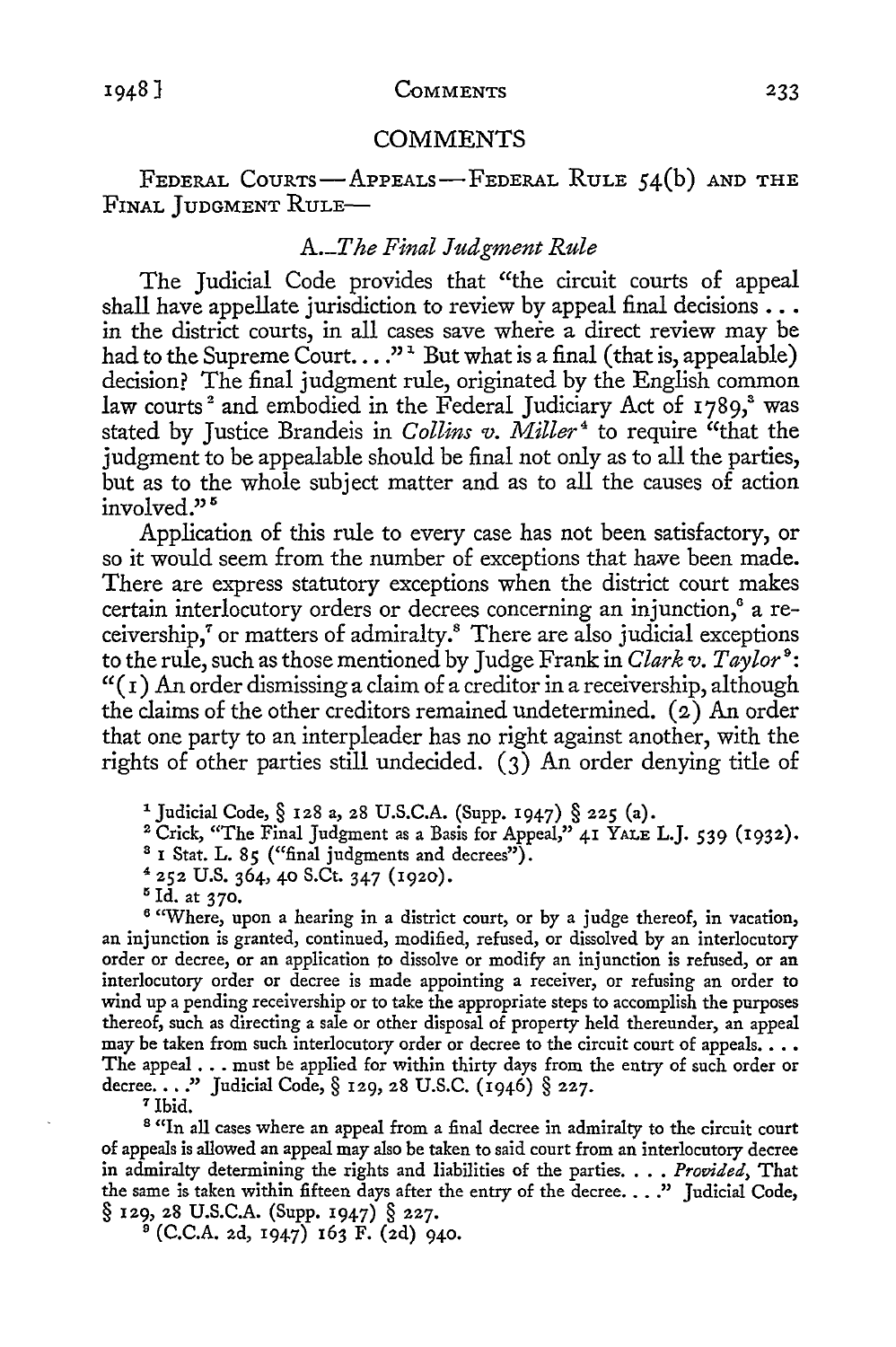234 MICHIGAN LAW REVIEW [Vol. 47]

but one of several claimants in a condemnation proceeding. ( 4) An order dismissing claims of only some of the plaintiffs in a trust accounting action, where the divers plaintiffs' claims were not joint. *(5)* An order denying intervention when it is a matter of right."<sup>10</sup>

## B. *The Original Federal Rule 5 4* ( *b)*

The original Rule  $54$  (b)<sup>11</sup> provided that, when more than one claim for relief was presented in an action, the district court, "upon a determination of the issues material to a particular claim and all counterclaims arising out of the transaction or occurrence" which was "the subject matter of the claim," might enter a judgment "disposing of such claim." Although it was for the circuit court of appeals to decide whether the judgment was final so as to give it appellate jurisdiction,<sup>12</sup> yet the rule was apparently an attempt to redefine the established meaning of a final decision, as that phrase is used in the jurisdictional statute.<sup>13</sup> No longer was a final decision one that completely determined the case and settled all the claims. It was, rather, a decision which settled all the claims arising out of one transaction or occurrence, even though other claims were still pending in the same action. Was it possible for a rule, intended to deal with procedure, to change the interpretation of a jurisdictional statute? The issue seems to have been ignored by the courts, despite assertions that the Federal Rules "do not affect the jurisdiction of the appellate courts to which they are not directed."<sup>14</sup>

I. *The unit of appeal.* The courts seem to have saved their energies to wrestle with the problem of determining the part of an action which the rule purported to make appealable. As one decision followed another, the problem became more, rather than less, complicated. Perhaps a brief summary of the divergent attacks upon the problem will indicate why a revision of Rule 54 (b) was a practical necessity.

a. *Appealability of wholly unrelated claims.* When there were several wholly unrelated claims in an action, a complete disposition of any one of these was appealable.<sup>15</sup> That much was clear.

<sup>10</sup> Id. at 947.<br><sup>11</sup> 28 U.S.C.A. (1941) foll. § 723 c.

<sup>12</sup>"Even when the parties have not raised the issue, it is the duty of the court *to*  determine whether a 'decision' is 'final' under Judicial Code, § 128, 28 U.S.C.A. § 225. ... This is a matter for the appellate court to decide, whatever may have been the view of the trial court." Audi Vision, Inc. v. R.C.A. Mfg. Co., (C.C.A. 2d, 1943) 136 F. (2d) 621 at 623.<br><sup>18</sup> See note 1, supra.<br><sup>14</sup> Hunteman v. New Orleans Public Service, Inc., (C.C.A. 5th, 1941) 119 F.

(2d) 465 at 466. Also see Collins v. Metro-Goldwyn Pictures Corp., (C.C.A. 2d, 1939) 106 F. (2d) 83 at 85; 3 MooRE, FEDERAL PRACTICE,§ 54.02 (1938). 15 Reeves v. Beardall, 316 U.S. 283, 62 S.Ct. 1085 (1942).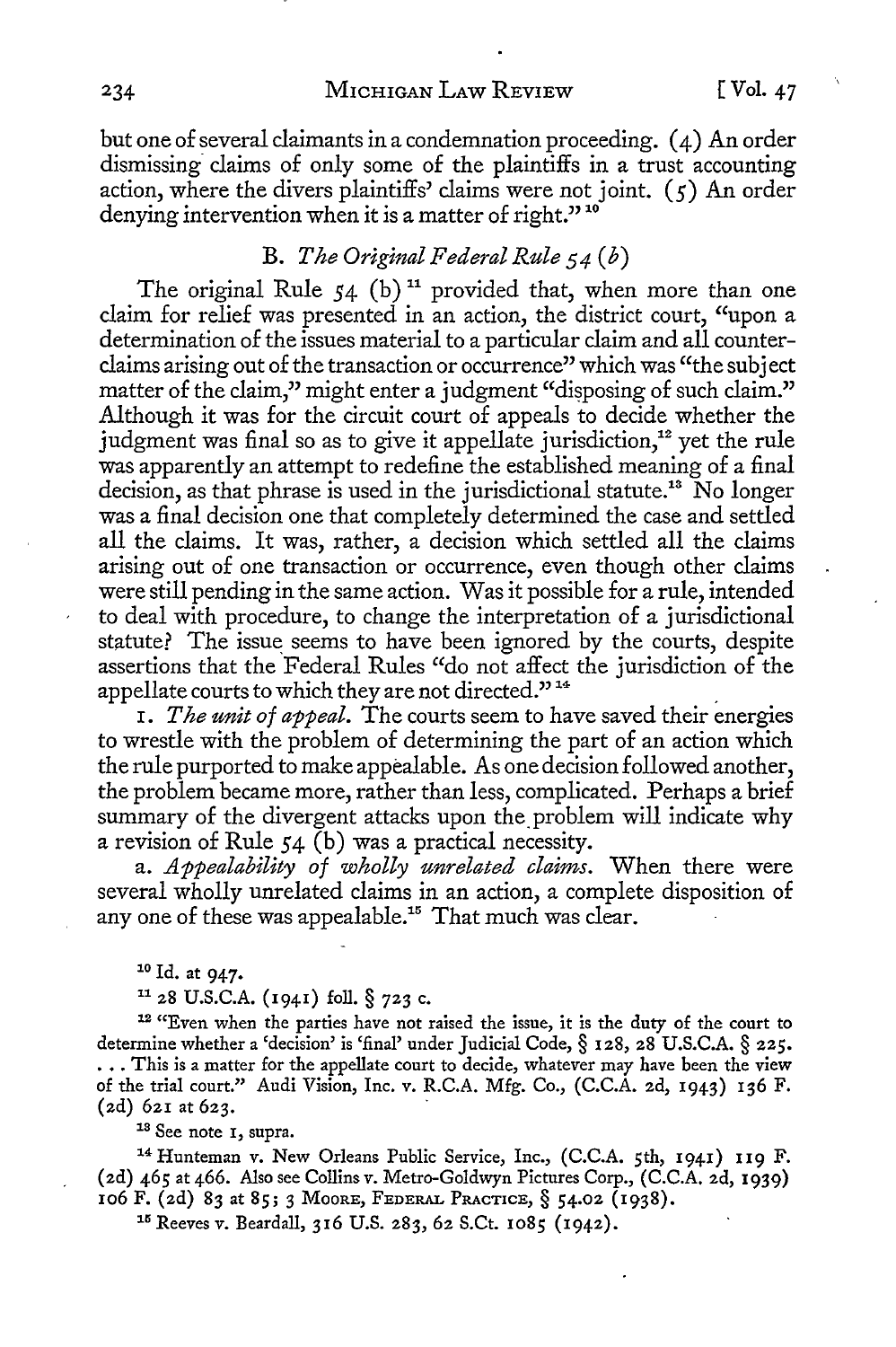b. *Claims arising in part out of the same transaction or occurrence.*  Although the Supreme Court gave its sanction<sup>16</sup> to the view that it was "differing occurrences or transactions"<sup>17</sup> that was the basis of the unit of appeal, this vague language lent itself to widely varying tests of appealability. If it is assumed that the occurrences or transactions did not have to be wholly different, just how different did they have to be?

(I) *Substantial additional evidence test of appealability.* If "the same evidence, without substantial additions"<sup>18</sup> would support both the disposed of and undisposed of claims, the decision was not appealable; but, if substantial additional evidence was needed, the decision was appealable.19 This evidentiary approach is more easily stated than applied to the facts of a given case; and, even if the test could be applied, there was no certainty that it might not be disregarded in favor of the next test to be discussed.<sup>20</sup>

(2) *Central fact test of appealability.* According to one view, claims connected by a "central fact," $v^{21}$  could not be independently appealed. But what was a central fact? In one case the court found the central fact to be "the royalties collected by ASCAP for AKM and by AKM for ASCAP and the legality and fact of offset between them";  $2^2$  but, unfortunately, the court gave no very helpful clue that counsel might use to recognize a central fact before its identity was revealed by the circuit

16 Ibid.

<sup>17</sup> Id. at 285, citing with approval the concurring opinion of Clark, C.J., in Atwater v. North American Coal Corp., (C.C.A. 2d, 1940) III F. (2d) 125 at 126.<br><sup>18</sup> Clark v. Taylor, (C.C.A. 2d, 1947) 163 F. (2d) 940 at 947.<br><sup>19</sup> The substantial additional evidence test was applied in Collins v. Metro-

Pictures Corp., (C.C.A. 2d, 1939) 106 F. (2d) 83 (order dismissing claim for infringement of a copyright book by a movie of the same name held appealable though a claim for unfair competition in using the title of the book as the title of the movie was still pending); but see the statement of Clark, C.J. that he withdrew his "somewhat qualified support of that case with respect to its particular facts," though "the 'law'  $\ldots$  was impeccable," in Musher Foundation, Inc. v. Alba Trading Co., (C.C.A. 2d, 1942) 127 F. (2d) 9 at 13, and note 2. Also see Sidis v. F-R Publishing Corp., (C.C.A. 2d, 1940) 113 F. (2d) 806 (order dismissing claims for violation of privacy in five states and infringement of a civil rights statute in a sixth state held appealable though a claim of malicious libel in nine other states was still pending); Musher Foundation, Inc. v. Alba Trading Co., ibid. [ though a claim of trade mark ("Bertola") infringement was still pending, order dismissing claim of unfair competition (as to use of word "infused") held appealable]; Munson Line, Inc. v. Green, (C.C.A. 2d, 1948) 165 F. (2d) 321 at 322 (order dismissing two of three counts "to "be proved by substantially the same

evidence» held not appealable). 20 See Clark v. Taylor, (C.C.A. 2d, 1947) 163 F. (2d) 940, (both appellant and appellee urged the substantial additional evidence test to justify the appeal but without success).  $^{21}$  Clark v. Taylor, (C.C.A. 2d, 1947) 163 F. (2d) 940 at 947.  $^{22}$  Clark v. Taylor, id. at 943. Cf. Crutcher v. Joyce, (C.C.A. 10th, 1943) 134 F.

(2d) 809.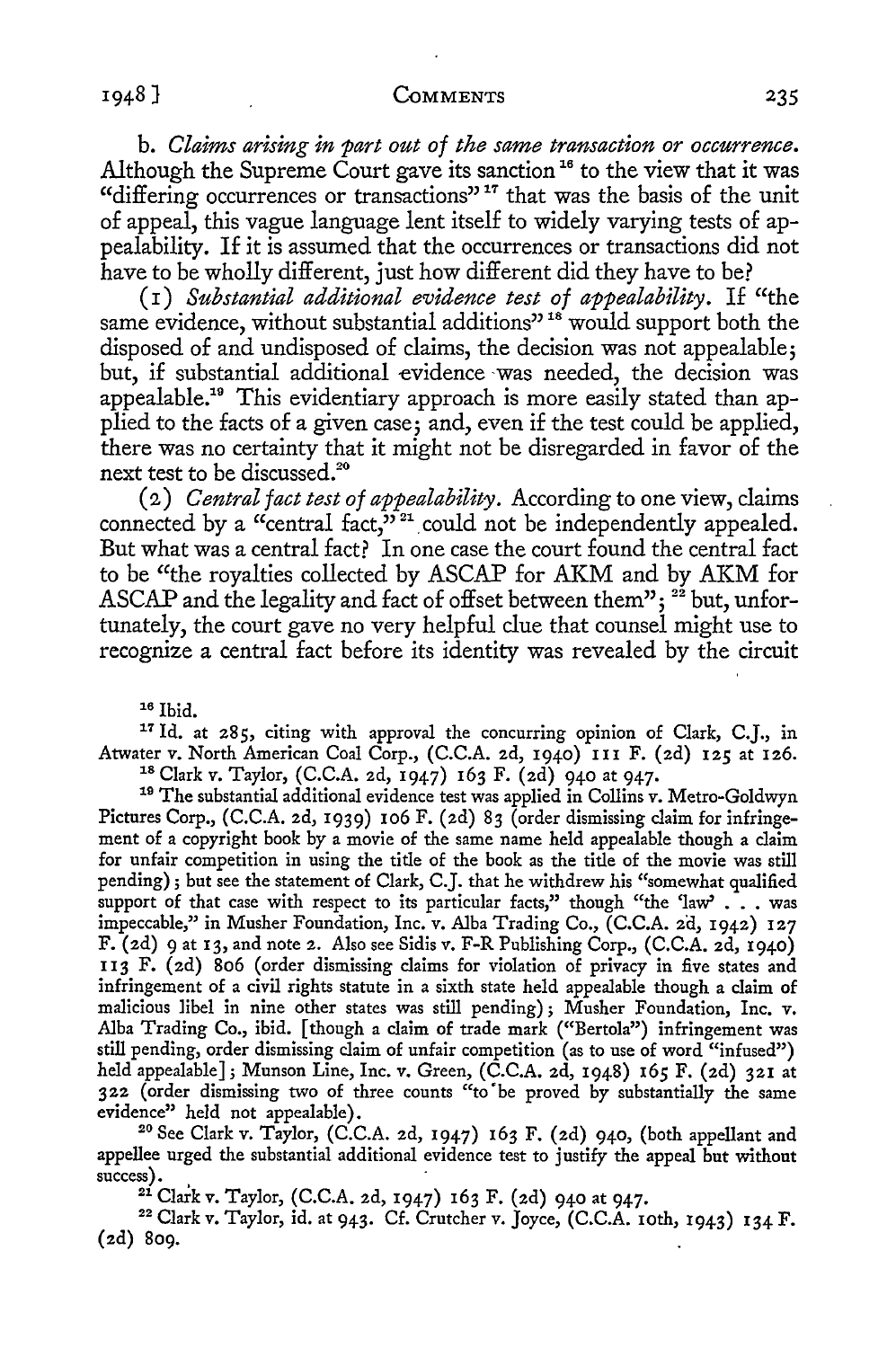court of appeals. Since the central fact test discouraged interlocutory appeals while the substantial additional evidence test was considerably more favorable to them, it is not inconceivable that a circuit judge might adopt the test which was the more in keeping with his philosophy as to the desirability of interlocutory appeals; and the resulting uncertainty as to which test would be applied in a given case was good reason for a simplification of the original Rule *5* 4 (b).

(3) *Separate action test.* One case suggested that claims could be appealed separately if they "could be litigated together only because of the permissible joinder provisions"<sup>23</sup> of the Federal Rules.

(4) *Analogical tests of appealability.* Because the same concept of transaction or occurrence was basic to both the appealability of a judgment and the compulsory nature of a counterclaim, a judgment disposing of a permissive counterclaim was held appealable, even though a compulsory counterclaim was still pending;  $24 \text{ a}$  judgment disposing of the main claim was held not appealable while a compulsory counterclaim was still pending; 25 and a judgment disposing of a compulsory counterclaim was held not appealable while the main claim was pending.<sup>26</sup>

It was also suggested that, if a counterclaim would not be *res judicata*  if omitted, such a counterclaim was permissive and therefore independently appealable.<sup>27</sup>

Also, the dismissal of a non-federal claim of unfair competition which was not sufficiently related to the federal claim of patent infringement to support federal jurisdiction was held appealable.<sup>28</sup>

Finally, it should be pointed out that the concept of joint liability was sometimes useful in determining whether a decision was appealable, for a "judgment or order dismissing an action as to less than all of several defendants jointly charged" was not appealable.<sup>29</sup>

23 California Apparel Creators v. Wieder of California, Inc., (C.C.A. 2d, 1947)

162 F. (2d) 893 at 902.<br><sup>24</sup> Audi Vision, Inc. v. R.C.A. Mfg. Co., (C.C.A. 2d, 1943) 136 F. (2d) 621.<br><sup>25</sup> Ibid. <sup>26</sup> Toomey v. Toomey, (App. D.C. 1945) 149 F. (2d) 19; Libbey-Owens-

Ford Glass Co. v. Sylvania Industrial Corp., (C.C.A. 2d, 1946) 154 F. (2d) **814;**  Nachtman v. Crucible Steel Co. of America, (C.C.A. 3d, 1948) 165 F. (2d) 997.<br><sup>27</sup> Frank, C.J., dissenting in Libbey-Owens-Ford Co. v. Sylvania Industrial Corp.,

(C.C.A. 2d, 1946) 154 F. (2d) 814 at 817.<br><sup>28</sup> Musher Foundation, Inc. v. Alba Trading Co., (C.C.A. 2d, 1942) 127 F.

(2d) 9. Also see Collins v. Metro-Goldwyn Pictures Corp., (C.C.A. 2d, 1939) 106 F.  $(2d)$  83.

29 Atwater v. North American Coal Corp., (C.C.A. 2d, 1940) III F. (2d) 125 at 125; Hunteman v. New Orleans Public Service, Inc., (C.C.A. 5th, 1941) II9 F. (2d) 465; Western Contracting Corp. v. National Surety Corp., (C.C.A. 4th, 1947) 163 F. (2d) 456 (principal and surety). Also see 47 CoL. L. REV. 239 at 248 (1947) for discussion of confusion of the word, "joint." Cf. Studer v. Moore, (C.C.A. 2d, 1946) 153 F. (2d) 902.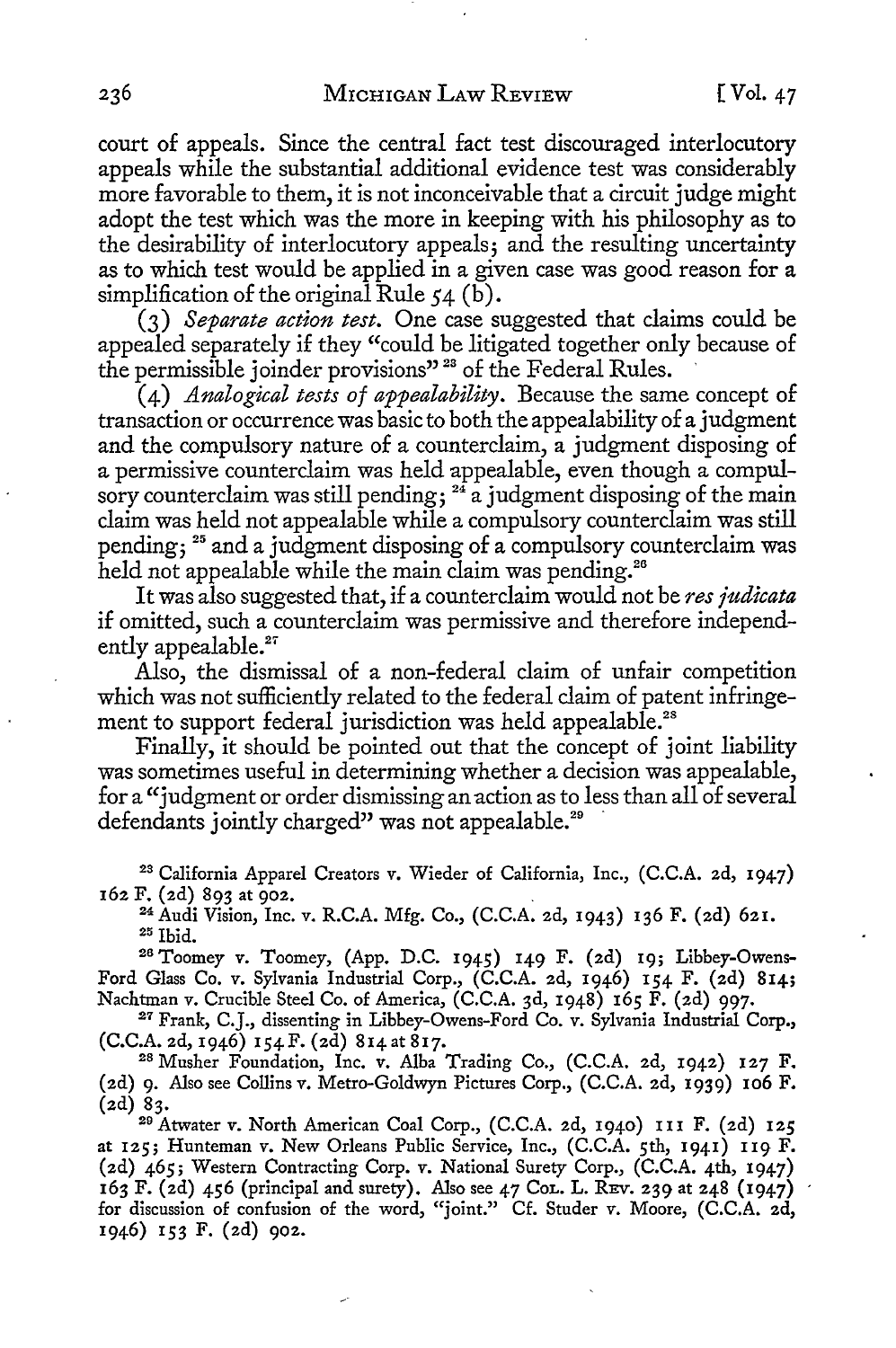c. *Appealability of interlocutory orders with regard to one claim.*  The original Rule 54 (b) did not refer to interlocutory orders with regard to one claim, perhaps because the rule was not intended to deal with them. Whether such an order was appealable was to be determined, not under Rule 54 (b), but under the statute <sup>30</sup> giving the circuit courts of appeals jurisdiction over appeals from final decisions. *Kasishke* 'V. *Baker* 31 involved an action to compel defendants to convey to plaintiff a one-tenth interest in certain oil and gas leases and for an accounting of profits from a joint venture involving the same leases. A judgment which directed the defendants to make proper conveyances within a specified time was held appealable by the Tenth Circuit Court of Appeals although the court retained the matter of the accounting for later action. The court made no mention of Rule 54 (b) but decided, in the light of precedent, that the judgment was a final decision. The court then concluded, "Why not determine that question [ whether plaintiff is an owner of a ro per cent interest in the leases] now, and avoid any uncertainty as to the right to an accounting, which the parties all admit will be expensive and require much time? Practical considerations in the administration of justice suggest the necessity of treating the judgment as final."<sup>32</sup> In *Biggins v. Oltmer Iron Works*<sup>33</sup> an erroneous partial summary judgment upon which execution had been ordered was held appealable by the Seventh Circuit Court of Appeals notwithstanding the argument that Rule 54 (b) stood in the way. If an appeal were not allowed, the judgment would be "subject to review only upon the entry of a judgment disposing of the entire claim. In the meantime, the property of defendant could be seized and sold in satisfaction," so that defendant's "right of review  $\dots$  would be of doubtful value."<sup>34</sup> Thus, it would seem that the original Rule 54 (b) did not cover those situations in which an interlocutory order with regard to one claim was held an appealable final decision under the jurisdictional statute. This construction of the rule avoids possible conflict between the rule-making power and that statute.

2. *Running of appeal period.* One of the chief difficulties under the original Rule  $54$  (b) was that an attorney was never quite sure whether a decision which did not dispose of the entire case was final and appealable. Therefore, to protect against the barring of the right of appeal by lapse of time, the only safe course for the party adversely affected by a decision was to appeal. One law review writer suggested that the appeal period might be considered to run from the time of the final disposition

<sup>81</sup> (C.C.A. 10th, 1944) 144 F. (2d) 384.<br><sup>82</sup> Id. 386.<br><sup>82</sup> Id. 386.<br><sup>83</sup> (C.C.A. 7th, 1946) 154 F. (2d) 214.<br><sup>84</sup> Id. at 217, 218.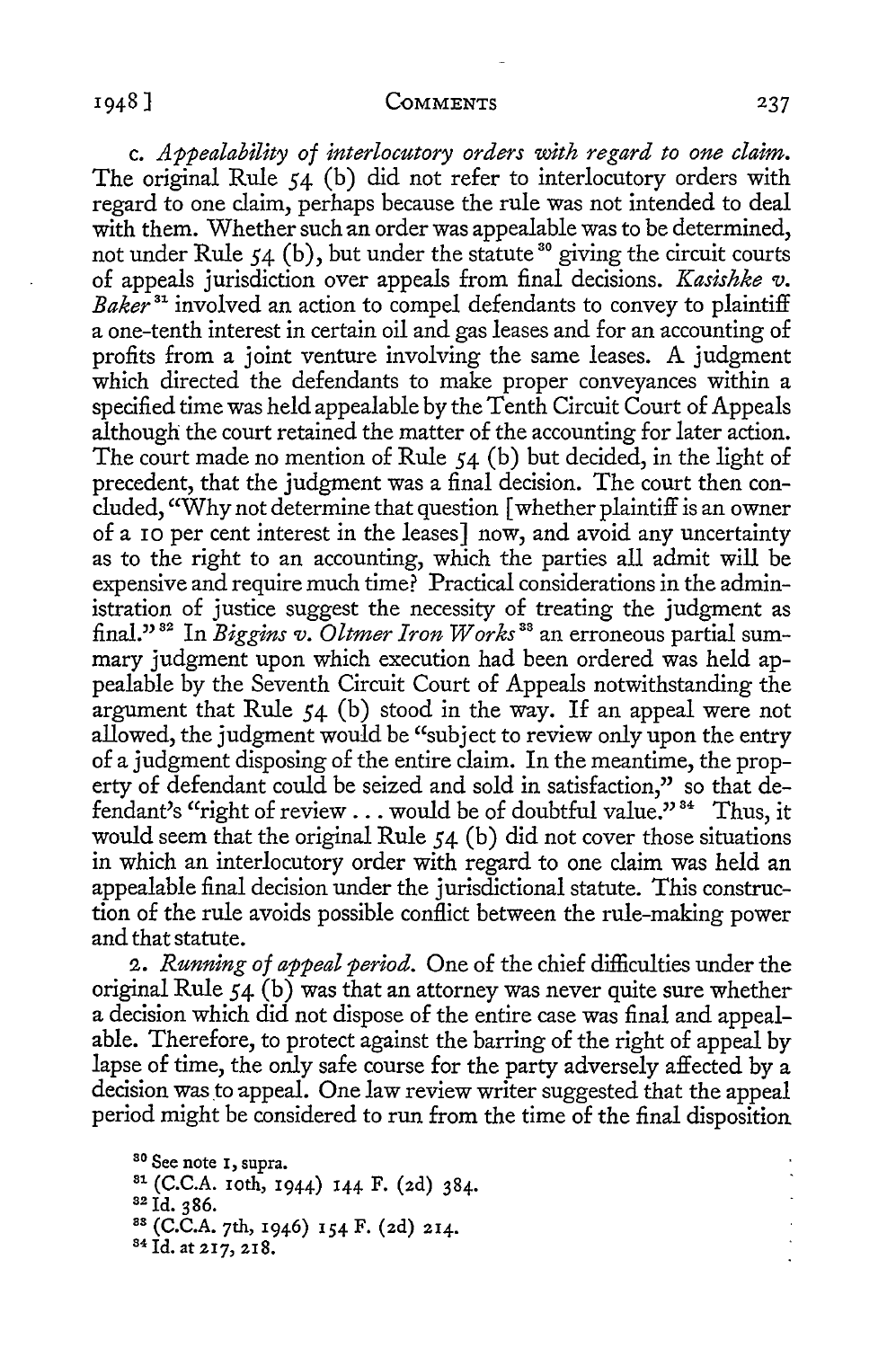of the entire case in the district court, even as to a decision which could have been, but was not, appealed before such final disposition.<sup>35</sup> No court gave any sanction to that view, but Judge Frank recommended it as a proper subject of statutory enactment.<sup>36</sup> What little authority there was seemed to indicate that the time for appeal ran from the time of the appealable decision, even though all of the issues in the case were not adjudicated.<sup>37</sup>

## C. *The Revised Rule s 4* ( *b)*

The second attempt to alter the final judgment rule consisted of taking the offending language ( that is, "transaction or occurrence") out of Rule 54 (b) and giving the district court the discretion to decide what claim or claims should be independently appealable.<sup>38</sup>

Although a claim was the smallest appeal unit mentioned in the original Rule 54 (b ), two circuit courts of appeals allowed appeals in hardship cases from interlocutory orders with regard to one claim.<sup>39</sup> A like result should be reached under the revised rule, because it, too, does not purport to deal with appeals from such orders.<sup>40</sup> The appealability

<sup>35</sup> 49 YALE L.J. 1476 at 1482 (1940).<br><sup>36</sup> Clark v. Taylor, (C.C.A. 2d, 1947) 163 F. (2d) 940 at 952, note.<br><sup>37</sup> In Kasishke v. Baker, (C.C.A. 10th, 1944) 144 F. (2d) 384, discussed supra, the court said at p. 386, "The defendants must either appeal or be met later with the contention that having failed to appeal they are precluded from questioning the plaintiff's ownership of a ten per cent interest in the leases." In Jefferson Electric Co. *v.* Sola Electric Co., (C.C.A. 7th, 1941) 122 F. (2d) 124, although the main action remained to be tried, an order involuntarily dismissing a counterclaim involving closely related matters was held appealable because it was an adjudication on the merits under Rule 41 - no express mention being made of Rule 54 (b); and the court stated that such an order was appealable, if at all, within the statutory three months for appeals from final orders. But see- Libbey-Owens-Ford Glass Co. v. Sylvania lndust. Corp., (C.C.A. 2d, 1946) 154 F. (2d) 814 at 817, where it is said of the Jefferson case, "The court appears to have been mjslead by the effect of Federal Rule 41 (b,c) making such a dismissal an adjudication upon the merits. It did not cite the more pertinent and decisive rule,  $54$  (b)."

<sup>38</sup> The Amendments to Federal Rules of Civil Procedure, 28 U.S.C.A. (Supp. 1948) foll.§ 723 c, adopted\_by the Supreme Court on Dec. 27, 1946, 329 U.S. 839 (1946), and since become effective, together with Notes of the Advisory Committee, are. conveniently set forth in IO Fed. Rules Serv. xci, comparing the terms of the revised rules with the terms of the original rules. For other comments on Rule 54 (b) see 47 Cot. L. REv. 239 (1947) and 56 YALE L.J. 141 (1946). 39 See Kasishke *v.* Baker, (C.C.A. 10th, 1944) 144 F. (2d) 384, and Biggins *v.* 

Oltmer Iron Works, (C.C.A. 7th, 1946) 154 F. (2d) 214, discussed supra.  $40$  The revised rule provides that, when the district judge does not appropriately

mark a decision final, "any order or other form of decision, however designated, which adjudicates less than all the claims shall not terminate the action as to any of the claims. . . " Arguably, an interlocutory order with regard to one claim is a decision "which adjudicates less than all the claims" and therefore falls within the letter of the rule. However, the rule merely states that a decision which is not marked final and "which adjudicates less than all the claims shall not *terminate* the action as to any of the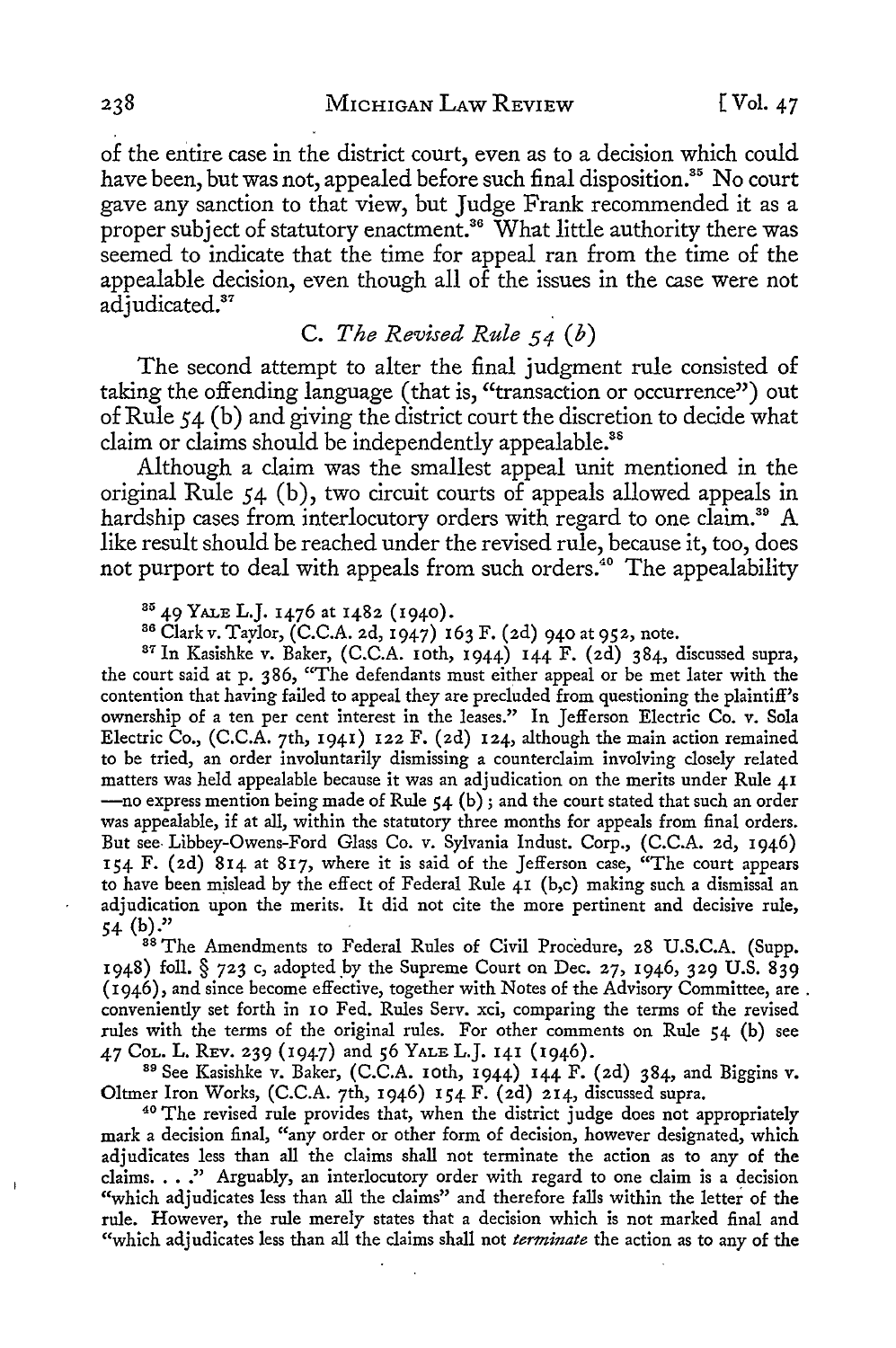of interlocutory orders is entirely controlled by the final decision statute 41 as interpreted by the courts.

The real problem as to the revised rule is the possible conflict with the statute giving the circuit courts of appeals appellate jurisdiction. The rule restates the final judgment rule<sup>42</sup> as follows: "Any order or other form of decision, however designated, which adjudicates less than all the claims shall not terminate the action as to any of the claims..." However, the rule qualifies this position by stating that, when more than one claim is presented in an action, "the court may direct the entry of a final judgment upon one or more but less than all of the claims ... upon an express determination that there is no just reason for delay and upon an express direction for the entry of judgment." Arguably, this is an invalid attempt to use the rule-making power to alter the meaning of the phrase, final decision, in the jurisdictional statute. That phrase has been interpreted by the courts to embody the final judgment rule "that the judgment to be appealable should be final ... as to all the parties, ... as to the whole subject-matter and as to all the causes of action involved";<sup>43</sup> but now Rule  $54$  (b) changes this construction by providing that a judgment as to a claim may be made appealable even though the whole action has not been disposed of.

However, it is possible to read the revised Rule  $54$  (b) and the jurisdictional statute together in such a way that there is little conflict between them. The district judge may be said to have power, not only to consolidate actions for hearing and trial<sup>44</sup> and to order a separate trial on any claim in a single action,<sup>45</sup> but also to separate into distinct actions for purposes of judgment claims which are brought as, or consolidated into, one action but which could have been separately brought and tried. The district judge does not have discretion to make a decision upon one branch of an action final; he has discretion only to separate one complex

claims . . ." (italics supplied). The rule does not cover the situation where an interlocutory order with regard to one *claim* which does not purport to terminate the action is an appealable final decision under Judicial Code, § 128 a, 28 U.S.C.A. (Supp. 1947) § 225 (a), as interpreted, or under exceptions thereto quoted in notes 6 and 8, supra. Because the rule states that a decision which is not marked final and which does not adjudicate all the claims does not terminate the action as to any of the claims, it does not follow that the rule means that a decision which is not marked final and which does not

adjudicate all the claims cannot be appealable under the jurisdictional statute.<br><sup>41</sup> See note 1, supra.<br><sup>42</sup> There are really two branches of the final judgment rule: that interlocutory orders with regard to one claim arc not appcalablc and that all claims in an action must be adjudicated before any are appealable; and there are exceptions to both branches of the rule. If the analysis set forth in note 40, supra, is correct, then the revised Rule 54 (b) deals only with the second branch of the rule.<br>
<sup>48</sup> Collins v. Miller, 252 U.S. 364 at 370, 40 S.Ct. 347 (1920).<br>
<sup>44</sup> Federal Rule 42 (a).<br>
<sup>45</sup> Federal Rule 42 (b).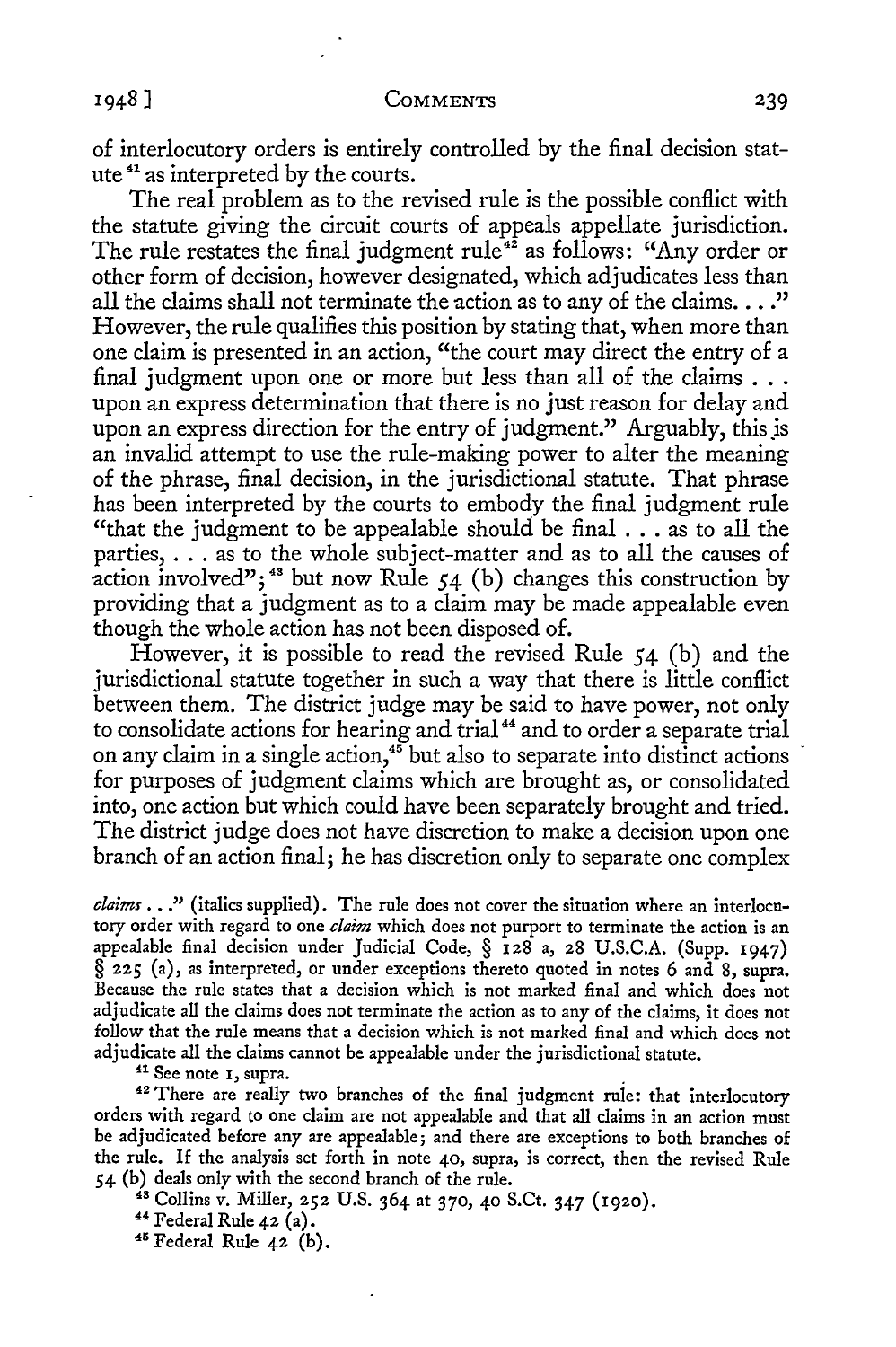action into several actions for purposes of judgment. Such a power deals with procedure, so there is no conflict with the jurisdictional statute, because, since the action has been separated into several actions for purposes of judgment, the judgment upon each branch of the original action can become a final decision within the meaning of the final judgment rule. This interpretation of Rule 54 (b) has the advantage of being relatively easy to apply, for there is no great problem as to the nature of the unit of appeal, a claim, though the same could not be said about the nature of a transaction or occurrence.

However, as a matter of policy, is it wise *to* give the district judge the discretion to separate an action for purposes of judgment? Although the trial judge may not appreciate the value of an appeal from what he considers a fair decision,<sup>46</sup> yet he is the person most conveniently situated to determine whether an immediate appeal is necessary.<sup>47</sup>

A distinct advantage of the revised rule is that it should eliminate the uncertainty as to when the appeal period begins to run. When one action is separated into several for purposes of judgment and there is a decision completely disposing of one of the newly created separate actions, there clearly seems to be a final judgment upon which the appeal period begins to run at once. But what of dispositions of claims or interlocutory orders as to one claim which statutes or judicial decisions have made appealable though the action is not fully adjudicated? Though not marked final, do such appealable decisions start the appeal period run ning? As to the express statutory provisions for interlocutory appeal,<sup>48</sup> there is no difficulty in determining when the appeal period begins to run, for the situations in which appeal will lie are clearly stated and the appeal period is expressly stated to run from the entry of the order. But the problem as to those more or less uncertain judicial exceptions to the final judgment rule which permit appeals from orders as to one claim which are interlocutory in nature but treated as final decisions remains unaffected by the rule.<sup>49</sup> And the problem as to those more or less uncertain judicial exceptions to the final judgment rule which permit appeals from decisions of claims before the whole action is disposed of presents, perhaps, a trap for the unwary. Relying upon Rule  $54$  (b), which in terms covers this situation, counsel might not appeal, because the decision is not marked final, only to find later that the time for appeal began to run when the appealable decision was made.<sup>50</sup>

court said, ''When a case is brought to the supreme court for the purpose of having any

<sup>46</sup> See the dissent of Frank, C.J., in Clark v. Taylor, (C.C.A. 2d, 1947) 163 F. (2d) 940 at 942, note 2.<br>
<sup>47</sup> 56 YALE L.J. 141 at 149 (1946).<br>
<sup>48</sup> See notes 6 and 8, supra.<br>
<sup>49</sup> See the second paragraph of part C, supra.<br>
<sup>50</sup> See Blackwood v. Shaffer, 44 Kan. 273 at 276, 24 P. 423 (1890), where t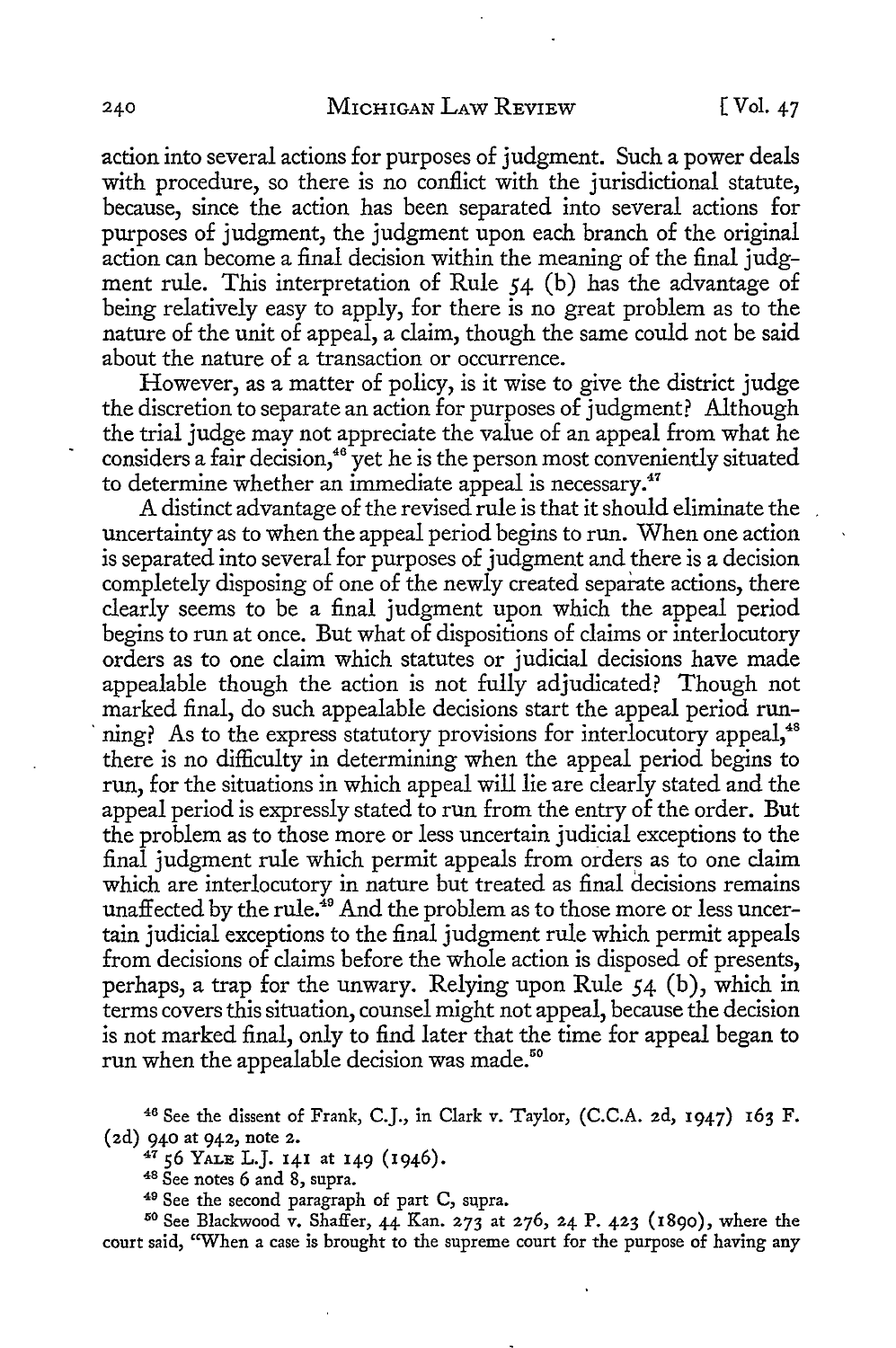### D. *Proposed Changes in Jurisdictional Statute*

Since the scope of the judicial exceptions to the final judgment rule is not at all certain, thereby making it difficult in situations where Rule 54 (b) is not controlling to determine when an appeal will lie, it is suggested that the statute giving appellate jurisdiction to the circuit courts of appeals should be amended, first to define final decision as a decision which adjudicates all the claims in a civil action or in a branch of a civil action that has been severed for judgment and, second, to-list all the specific situations in which interlocutory appeals might lie. Such a list might include; (I) the situations in which interlocutory appeals are already provided for by statute.<sup>51</sup> Further,  $(2)$  a decision of any preliminary question ( such as is raised by an objection to venue or jurisdiction or an objection to the complaint as failing to state a claim for relief), which question, if answered one way, would necessitate a trial, while, if answered the other way, would make a trial unnecessary, should be appealable so long as there is a showing that the appeal is made in good faith and not as a mere device to delay the action. The circuit judges could act individually in determining whether the appeal was made in good faith and had such merit as to deserve consideration by a full court; and, to prevent undue delay, the appeal should be given preference over other matters and arguments kept as short as practicable.  $(3)$  If an action has been disposed of, except for proof of the extent of the damages or for an accounting, an interlocutory appeal should be allowed upon a showing that proof of the extent of the damages or the accounting would be time-consuming and costly.<sup>52</sup> (4) A decree for the sale of particular property should be appealable, even though such matters as the distribution of the proceeds remain undetermined.<sup>53</sup>  $(5)$  A decree directing immediate payment of money and ordering execution should be appealable 5¾ unless the party adversely affected can obtain protection by means of a bond.<sup>55</sup> (6) An order authorizing the issuance of receiver's certificates, secured upon property in the court's custody, should be appealable, when a reversal of the order, after the issuance and sale of the certificates,

judgment or order of the court below reviewed, everything necessarily involved in such judgment or order is reviewable in the supreme court; but the order of the court below in this case, sustaining the demurrer to the third paragraph of the defendant's answer [ such an order being appealable under the Kansas statutes], is not involved in any other order, or in any judgment of the court below, and hence it is not reviewable upon this principle. If the demurrer had been overruled, a different rule would apply." The court held that the time for appeal ran from the date of the appealable order sustaining the demurrer rather than from the date of the judgment disposing of the rest of the case.<br><sup>51</sup> See notes 6 and 8, supra.<br><sup>52</sup> See discussion of the Kasishke case in part B 1 c, supra.

<sup>58</sup> Rose, Federal Jurisdiction and Procedure, 4th ed., § 651 (1931).<br><sup>54</sup> Ibid.<br><sup>55</sup> Seagram-Distillers Corp. v. Manos, (D.C. S.C. 1938) 25 F. Supp. 233.